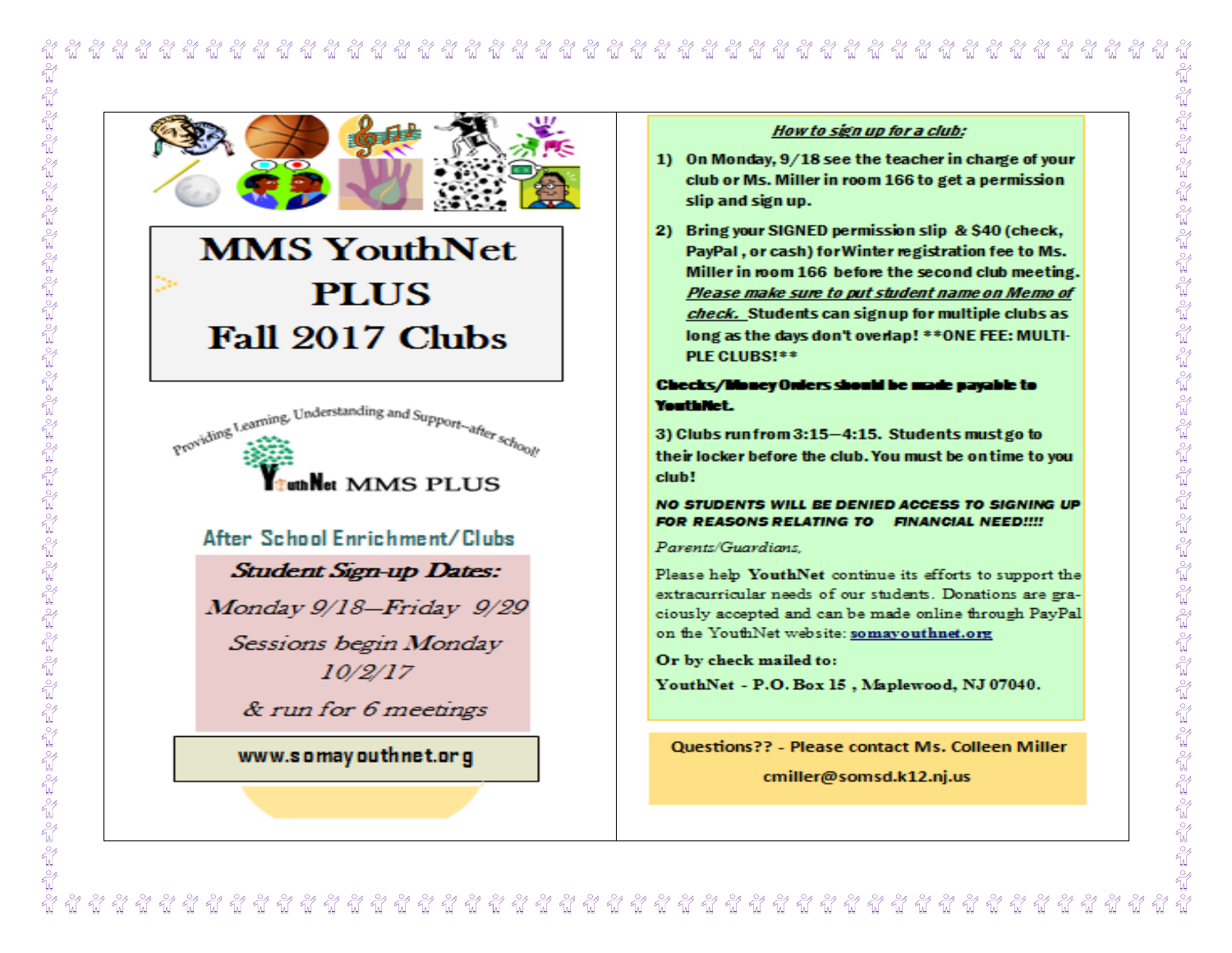*Mondays in the Ricalton Gym*

With constantly varied, high intensity functional movements, MMS Fitness will coach students of all shapes and sizes to improve their physical well-being to prepare them for 5Ks and OCRs (Obstacle Course Races). Students will meet in Ricalton Gym from 3:15-4:15. See Mr. Mantes for details.

# **Adventurers with Mr. Palmgren**

*Mondays in room 156*

Role Play as a famous adventurer seeking clues and mystical items while battling evil villains to save the world! Gain and use knowledge of mythology, history, and geography to outwit opponents, solve ancient puzzles, avoid dangerous traps and acquire fantastic powers! The fate of the universe is in your hands!

### **MMS Chopped/ Gardening Club with Ms. Silva**

*Mondays in Room 278*

Do you have a green thumb? Do you want to learn how to plant and produce nutritious food? Watch your skills blossom! In this class you will learn how to tend to our MMS Garden. We will cover skills regarding proper tool use and planting techniques. We will also learn about nutritious habits and types of fruits and vegetables that may flourish in our garden. You will be able to plant your own indoor herb garden as well. Be creative and compete in Cooking competitions as in the Food Network show "Chopped" using our fresh garden produce.

# **Cougar Cubs Care (C3) with Ms. Dios**

*Mondays in Room 166*

C3 participants will demonstrate that kids have more raw resources to "do good" than anyone else! Due to their innate compassion for others, kids have the ability to inspire adults to take action. Through their work on a collective community service project kids will learn organizational skills, emotional intelligence, leadership skills, and more. Join **C3: Cougar Cubs Care** and demonstrate your ability to take action!

# **Odyssey of the Mind with Mr. Faherty**

*Mondays in Room S-21*

Does your child enjoy being creative? Performing? Problem solving? Teamwork? Then consider signing them up for Odyssey of the Mind! Odyssey of the Mind is NOT an Academic Decathlon.

Odyssey of the Mind IS a problem-solving competition for students who work as a small team of seven students to select a problem, create a solution, then present their solution in a performance-based competition. It helps kids improve on and develop creative and divergent thinking, problem solving, teamwork, confidence, and project management skills. More than that, Odyssey of the Mind team members have a lot of fun, laugh a lot, make things, build on their own skills, and learn the value of working hard to complete something for which they have a sense of ownership.

Odyssey of the Mind is like a seasonal sports team that requires a six-month commitment from September through March. Teams meet after school one time per week in the beginning of the season and will add in one weekend meeting per week as they near the tournament date. Students must be available to compete in a Regional Tournament on March 17 in Branchburg and, if they advance, a State Tournament on April 14 in Ewing, NJ. *PLEASE NOTE: April 14 is the last Saturday of SOMSD Spring Break.*

a by contract the state of contract of contract of contract of contract of contract of contract of contract of<br>The state of the state of the state of the state of the state of the state of the state of the state of the st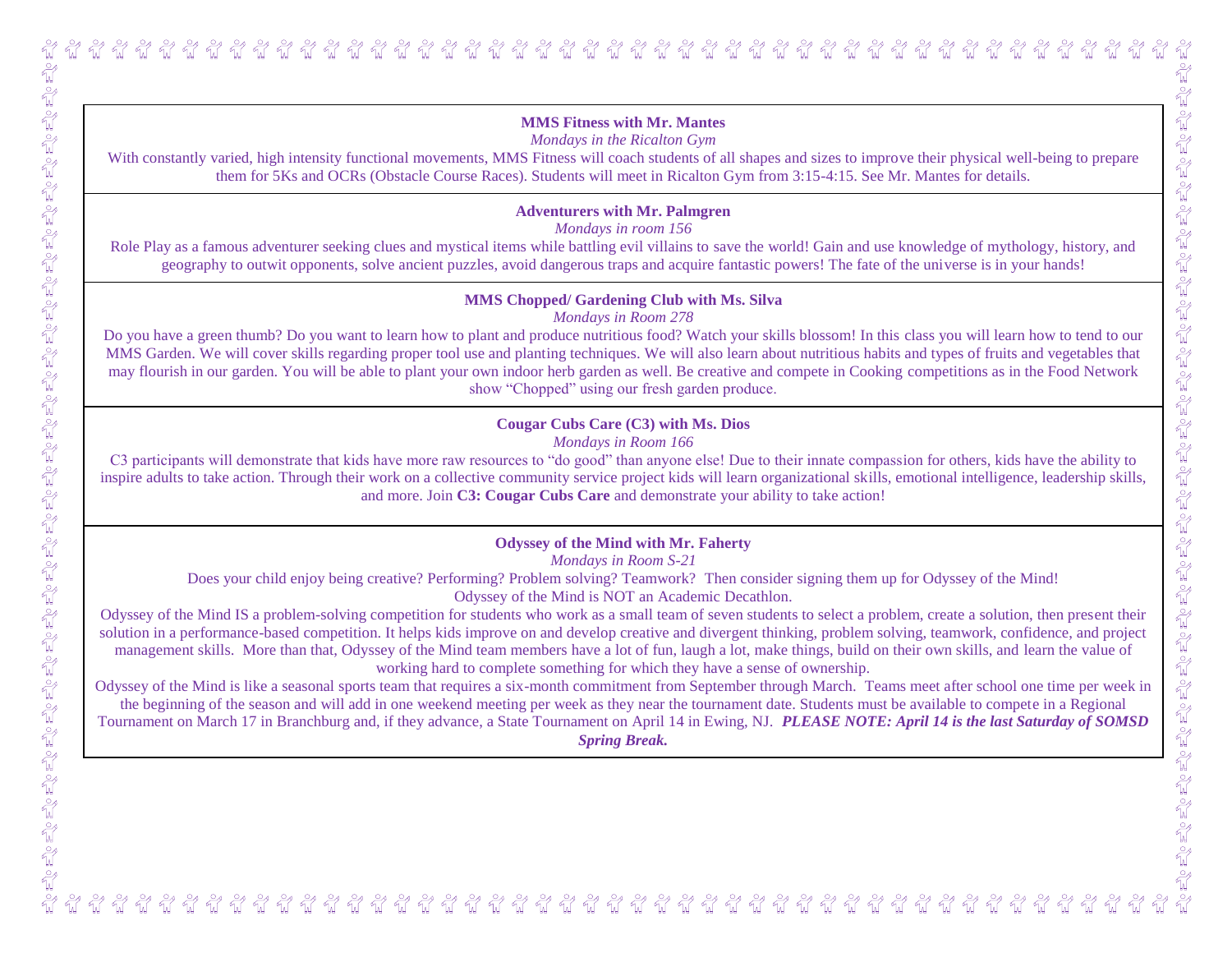## **Students for Social Change with Mrs. Felder**

*Wednesdays in Room 291 (THIS IS A FULL YEAR CLUB)*

Informational Meeting will be held on September 27th at 3:15pm in room 291

Have you ever wanted to change something about your school or community? Join the Students for Social Change Club and take some action on these issues! You and your peers will choose an issue that is important to you and find solutions to create actual change to improve your community. Some topics that have been used: racial justice, environmental justice, gender equality, improving the effectiveness of school, and LGBTQ+ rights! Join S4SC and make a real difference by promoting social justice!

**Spectrum Club with Ms. Hesse and Mrs. Vorona**

*Wednesdays in Room 287*

Students can meet to discuss issues relevant to and in support of students and their families who self-identify as straight, gay, lesbian, bisexual, transgender, or are questioning these issues. And as always, we have snacks!

**Board Games with Ms. Moran**

*Wednesday in Room 289*

Bored of being bored after school? Join the Board Game Club! Ms. Moran has many fun and exciting games including Risk, Monopoly, Stratego, Scene It and more! All members will enjoy an hour of interactive game time as well as some snacks on the side :) (If you have any games of your own you'd like to share, see Ms. M!)

**Model U.N. with Ms. Hansen & Mr. Kaplan**

*Thursdays in Room 17*

If you like finding solutions to global issues, learning how people live around the world, and communicating with students around the country and world, Model UN is the club for you! Join us to find out more.

# **Organic Chemistry with Mr. Wright**

*Wednesdays in Room 160*

Join Mr. Wright for a spectacular array of fully integrated organic chemistry gear! A variety of materials will be used by club participants in the examination of matter. Essentially, students will take substances, break them down into their component parts and analyze what remains. We are set to explore simple vs. fractional distillation of unknown, but tasty liquids and might even try to extract that incredibly spicy oil (capsaicin) from ghost peppers. Substances will be mixed, reactions observed and results analyzed based on our understanding of the conservation of mass/energy. Students will also spend time developing effective lab safety strategies and Mr. Wright's leave-it-better-than-you-found-it philosophy regarding lab clean up. *\*\*Limited Space Available Due To Equipment Restrictions\*\**

**Fantasy Gaming Club with Ms. Silva and Ms. Wegbreit**

*Wednesdays in Room 281*

In this club, we will play any game you can think up — from Magic to Pokémon to Exploding Kittens to Dungeons and Dragons and even Fantasy Sports (such as Fantasy Football), and much more! You are welcome to bring your own cards or games to teach to your fellow club members. We could even try to create our own game. The possibilities are endless, so join today!